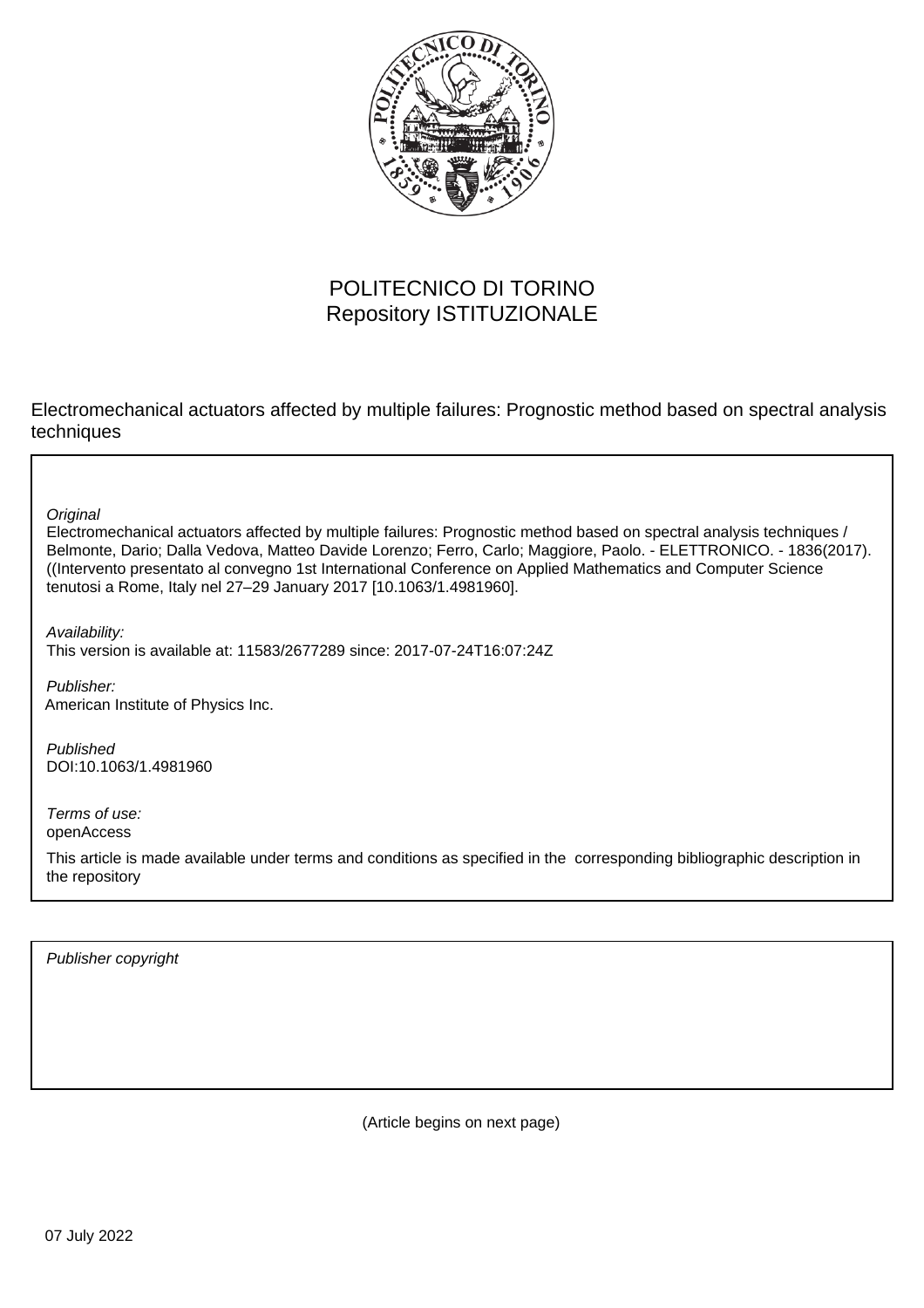### **Electromechanical actuators affected by multiple failures: Prognostic method based on spectral analysis techniques**

[D. Belmonte](http://aip.scitation.org/author/Belmonte%2C+D), [M. D. L. Dalla Vedova,](http://aip.scitation.org/author/Vedova%2C+M+D+L+Dalla) [C. Ferro,](http://aip.scitation.org/author/Ferro%2C+C) and [P. Maggiore](http://aip.scitation.org/author/Maggiore%2C+P)

Citation: [AIP Conference Proceedings](/loi/apc) **1836**, 020020 (2017); doi: 10.1063/1.4981960 View online: <http://dx.doi.org/10.1063/1.4981960> View Table of Contents: <http://aip.scitation.org/toc/apc/1836/1> Published by the [American Institute of Physics](http://aip.scitation.org/publisher/)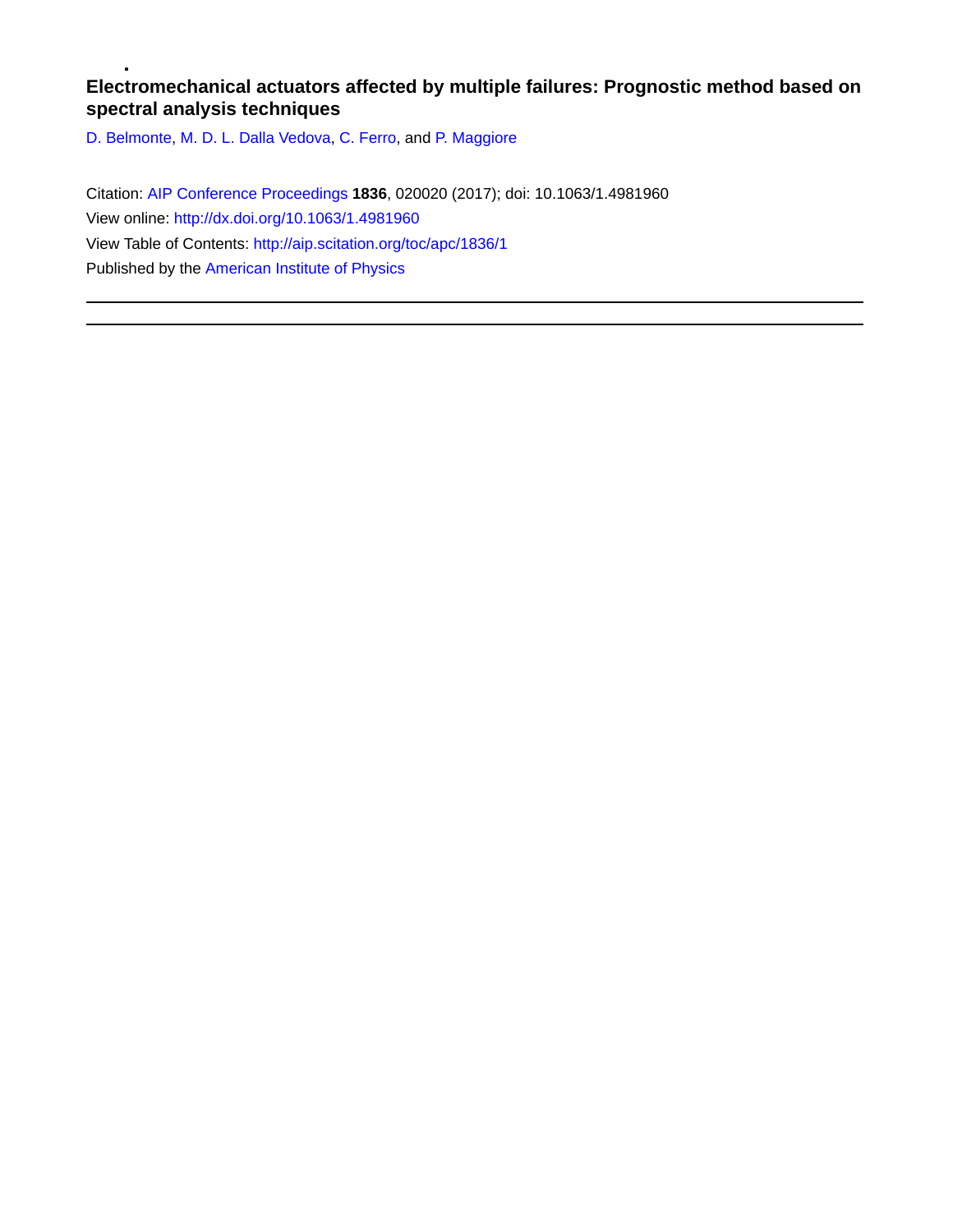# **Electromechanical Actuators Affected by Multiple Failures: Prognostic Method based on Spectral Analysis Techniques**

D. Belmonte<sup>1</sup>, M. D. L. Dalla Vedova<sup>1, a)</sup>, C. Ferro<sup>1</sup> and P. Maggiore<sup>1</sup>

1 *Department of Mechanical and Aerospace Engineering (DIMEAS), Politecnico di Torino, Corso Duca degli Abruzzi, 24 - 10129 - Torino, ITALY.*

<sup>a)</sup>Corresponding author: matteo.dallavedova@polito.it

**Abstract.** The proposal of prognostic algorithms able to identify precursors of incipient failures of primary flight command electromechanical actuators (EMA) is beneficial for the anticipation of the incoming failure: an early and correct interpretation of the failure degradation pattern, in fact, can trig an early alert of the maintenance crew, who can properly schedule the servomechanism replacement. An innovative prognostic model-based approach, able to recognize the EMA progressive degradations before his anomalous behaviors become critical, is proposed: the Fault Detection and Identification (FDI) of the considered incipient failures is performed analyzing proper system operational parameters, able to put in evidence the corresponding degradation path, by means of a numerical algorithm based on spectral analysis techniques. Subsequently, these operational parameters will be correlated with the actual EMA health condition by means of failure maps created by a reference monitoring model-based algorithm. In this work, the proposed method has been tested in case of EMA affected by combined progressive failures: in particular, partial stator single phase turn to turn short-circuit and rotor static eccentricity are considered. In order to evaluate the prognostic method, a numerical testbench has been conceived. Results show that the method exhibit adequate robustness and a high degree of confidence in the ability to early identify an eventual malfunctioning, minimizing the risk of fake alarms or unannounced failures.

#### **INTRODUCTION**

Actuators are component responsible for moving or controlling a mechanism or system. They transfer power of various sources (mechanical, electrical, hydraulic, or pneumatic) into motion by means of gearings. With regard to flight commands, in the last years, actuators based on the hydraulic power have been replaced by Electromechanical Actuators (EMAs) because they offer more advantages: easier maintenance reduced global weight, absence of hydraulic fluid that is often pollutant and inflammable. As some actuators are safety critical, in order to guarantee the system to always operate in safety conditions, it is necessary to schedule programs of maintenance and redundancy; nevertheless, even if, at present, they are the most common means to diminish the risks, in case of unpredicted and severe operative scenarios, they can be insufficient and it becomes necessary to forecast unscheduled maintenance. In this context, there is a discipline called Prognosis and Health Management (PHM) that, through the monitoring of functional parameters of the sys-tem involved, tries to predict failures at early stage and to determine the source of irregular behaviors. In case of EMAs, the PHM can be applied in a more efficient way than in case of hydromechanical or electro-hydraulic actuators, because, on electrical systems, additional sensors are not required. In fact, the application of the PHM strategies normally entails the monitoring of a set of parameters in the form of electric signals and they often use the same sensors of the control scheme and system monitors. In this paper, we take into account electromechanical actuation systems. Concepts and results are based on the design of reliable and fast prognostic Fault Detection and Identification (FDI) routines that are part of a broader research activity focused on the diagnosis model-based. This paper presents a study focused on the development a prognostic technique able to identify proper failure precursors alerting that degrading performances of an aeronautical electromechanical actuator exhibiting anomalous behaviors. In particular, two kinds of non-linear physical behaviors are considered: partial stator single phase turn to turn short-circuit (SC) and static rotor eccentricity (SRE).

> *Applied Mathematics and Computer Science* AIP Conf. Proc. 1836, 020020-1–020020-6; doi: 10.1063/1.4981960 Published by AIP Publishing. 978-0-7354-1506-5/\$30.00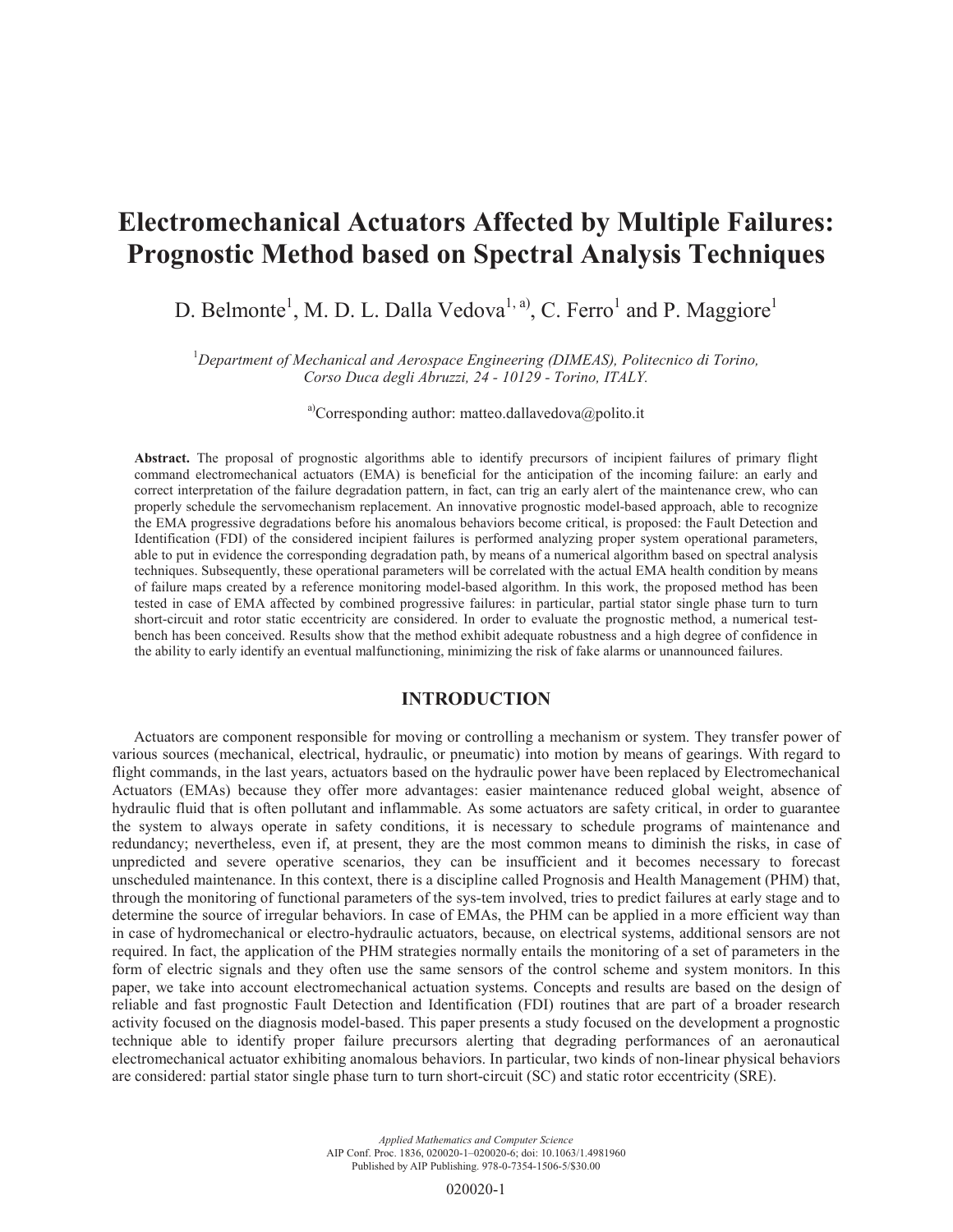To assess the robustness of the proposed techniques, based on a typical Spectral Analysis approach, an appropriate simulation test environment has been developed. Simulations have then been run with progressive SC and SRE while the EMA model is subjected to different parameters configuration; the algorithms correctly sort out the failure precursors and make a correlation between SC and SRE percentages and the calculated operating maps to identify and evaluate incoming failure. Results show that an adequate robustness and confidence has been gained in the ability to early identify the EMA malfunctioning minimizing the risk of false alarms or unannounced failures.

#### **EMA REFERENCE MODEL**

As reported in [1], a standard EMA employed in primary flight control systems consists of:

- 1. An actuator control electronics (ACE) that, comparing the commanded position (FBW) with the reference one, closes the feedback loop, elaborates the corrective actions and generates the reference current Iref.
- 2. A Power Drive Electronics (PDE) that sets the three-phase electrical power.
- 3. An electrical motor, often BrushLess Direct Current (BLDC) type.
- 4. A gear reducer that decreases the motor angular speed (RPM) and increases its torque to the needed values.
- 5. A system that transforms rotary motion into linear motion; ball or roller screws are usually preferred to acme screws because, having a higher efficiency, they can perform the conversion with lower friction.
- 6. A network of sensors used to close the feedback rings that control the whole actuation system.

The main goal of this research is to propose a technique able to identify early signs of EMA damaging; at this purpose, the authors considered a dedicated numerical model previously developed [2] and implemented it in MATLAB/Simulink<sup>®</sup> environment. The model, reported in Fig. 1, is made up of the following six subsystems:

- 1. An input block that generates different position commands (Com).
- 2. A subsystem that simulates the actuator control electronics, closes the feedback loops and generates the reference current Iref (Controller) [3].
- 3. A subsystem that evaluates the torque developed by the electrical motor as a function of the voltages generated by the three-phase electrical power regulator (BLDC ElectroMec model) and that simulates the power drive electronics and the trapezoidal BLDC electromagnetic model [2].
- 4. A subsystem simulating the EMA mechanical behavior through a 2 dof dynamical system (EMA Dynamic).
- 5. An input block simulating the aerodynamic torques acting on the moving surface controlled by EMA (TR).
- 6. A block simulating the EMA monitoring system (Analyses & Graphs).

This model can simulate the dynamic response of the real actuation system: it considers the consequences of progressive faults, the effects due to dry friction and backlashes acting on mechanical parts, the conversion from analogic to digital of the feedback signals (ADC), the electrical noise acting on the signal lines and the position transducers affected by electrical offset.



**FIGURE 1.** Proposed EMA block diagram.

#### **EMA FAILURES AND PERFORMANCE DEGRADATIONS**

The employment of EMAs in aeronautics is quite recent, so statistics about their failures are not yet consistent. Anyhow, it is possible to refer to four main groups of failures: electronics (i.e. Controller) and sensors failures, electric motor, mechanical or structural failures. As shown in [4], main failures in BLCD motors are due to progressive stator coil short-circuits (due to thermal effects that could compromise the insulation of the coil windings) and rotor static eccentricity (caused by bearing wears). Short-circuits usually start between a few coils belonging to the same phase (coil-coil failure) and then spreading to adjacent coils.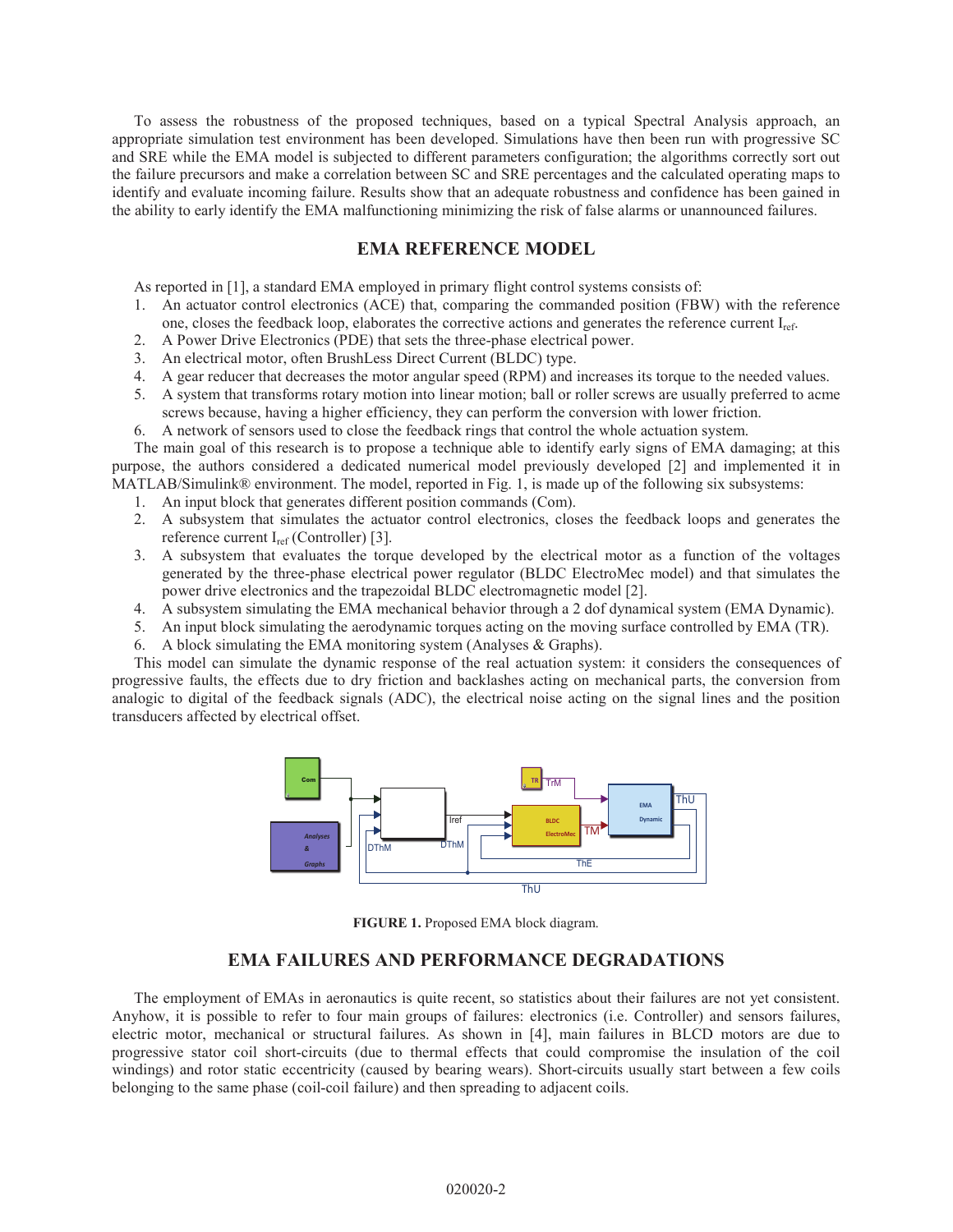In fact, in short-circuited coils the voltage remains the same and the resistance decreases; as a consequence, a high circulating current arises and generates a localized heating in conductor that helps the propagation.



**FIGURE 2.** Reference system for the definition of rotor static eccentricity  $\zeta$ .

Rotor static eccentricity consists in a misalignment between its rotation axis and the stator axis of symmetry. It is due to tolerances and imperfections introduced during motor construction or to gradual increase of wear of the rotor shaft bearings. Whenever it occurs, the motor, supposed to have more than one polar couple, generates a periodically variable magnetic flux, as the air gap varies during rotation (Fig. 2) as a function of the rotor position  $\theta_r$ :

$$
g(\theta) = g_0(1 + \zeta \cos(\theta)) \quad \text{where} \quad \zeta = \frac{x_0}{g_0} \tag{1}
$$

In this context, taking into account coil short-circuit and rotor static eccentricity, authors have studied the consequences of faults on the performances of the servomechanism. [2, 5] Failures and their effects on the electrical features of the BLDC motor (e.g. winding resistance, inductance and back-EMF) have been simulated through a simplified numerical model, according to [6]. In particular, the authors simulated the effects of faults affecting the magnetic coupling between stator and rotor varying values and angular modulations of the back-EMF coefficients. Executed in the BLDC ElectroMec model block (Fig. 1), this method acts on the three back-EMF constants *Ce<sub>i</sub>* (one for each branch) modulating their trapezoidal reference values *Kei* as a function of coil short circuit percentage, static rotor eccentricity  $\zeta$  and angular position  $\vartheta_r$ :

$$
ke_i = Ke_i \cdot Ce_i \cdot (1 + \zeta \cdot cos(\vartheta_r)) - i = a, b, c \tag{2}
$$

The so obtained constants ( $ke_a$ ,  $ke_b$ ,  $ke_c$ ) are then used to calculate the counter-electromotive forces induced on the corresponding stator windings and, therefore, to evaluate the mechanical torque contributions generated by the three motor phases. As reported by [7, 8], the evaluation of precursors permits to adopt countermeasures despite quite fast propagation of sensors' and electrical components' failures. It must be noted that, with respect to other EM models available in literature, the numerical model shown in the previous sections is able to calculate the instantaneous value of each current phase (*Ia*, *Ib*, *Ic*) also in case of unbalanced electromagnetic system (e.g. partial short circuit on a stator branch or rotor static eccentricity); then, it is possible to correlate the progressive faults with the dynamic response of these signals (used as failure precursors) by means of an algorithm, based on the Fourier spectral analysis, that evaluates the filtered phase currents; for this purpose, each phase current is filtered by three low pass signal filter, in order to attenuate noise and disturbances [9]. It must be noted that, according to [ESREL 2015], the aforesaid spectral analysis is based on the Fourier Transform (FT), a mathematical instrument that changes the time domain representation into a frequency domain representation, and which has many applications in physics and engineering. In particular, as shown by the authors in [1], the proposed method elaborates the current signals by means of the Discrete Fourier Transform (i.e. the equivalent of Continuous Fourier Transform for a signal known only at N samples time during a finite Time acquisition [10]). Given that the Discrete Fourier Transform (DFT) approximates the Fourier Transform since it provides only for a finite set of frequencies during a limited acquisition time, it may be subject to numerical problems of aliasing and leakage (i.e. corrupted frequency transforms which can be obtained when trying to calculate the DFT of a non-periodic signal). Generally, for most waveform of real data it is not possible to reduce leakage effects without a specific data modification called "Windowing" [11]: a suitable cosine function modifies the whole signal to taper the samples towards zero at both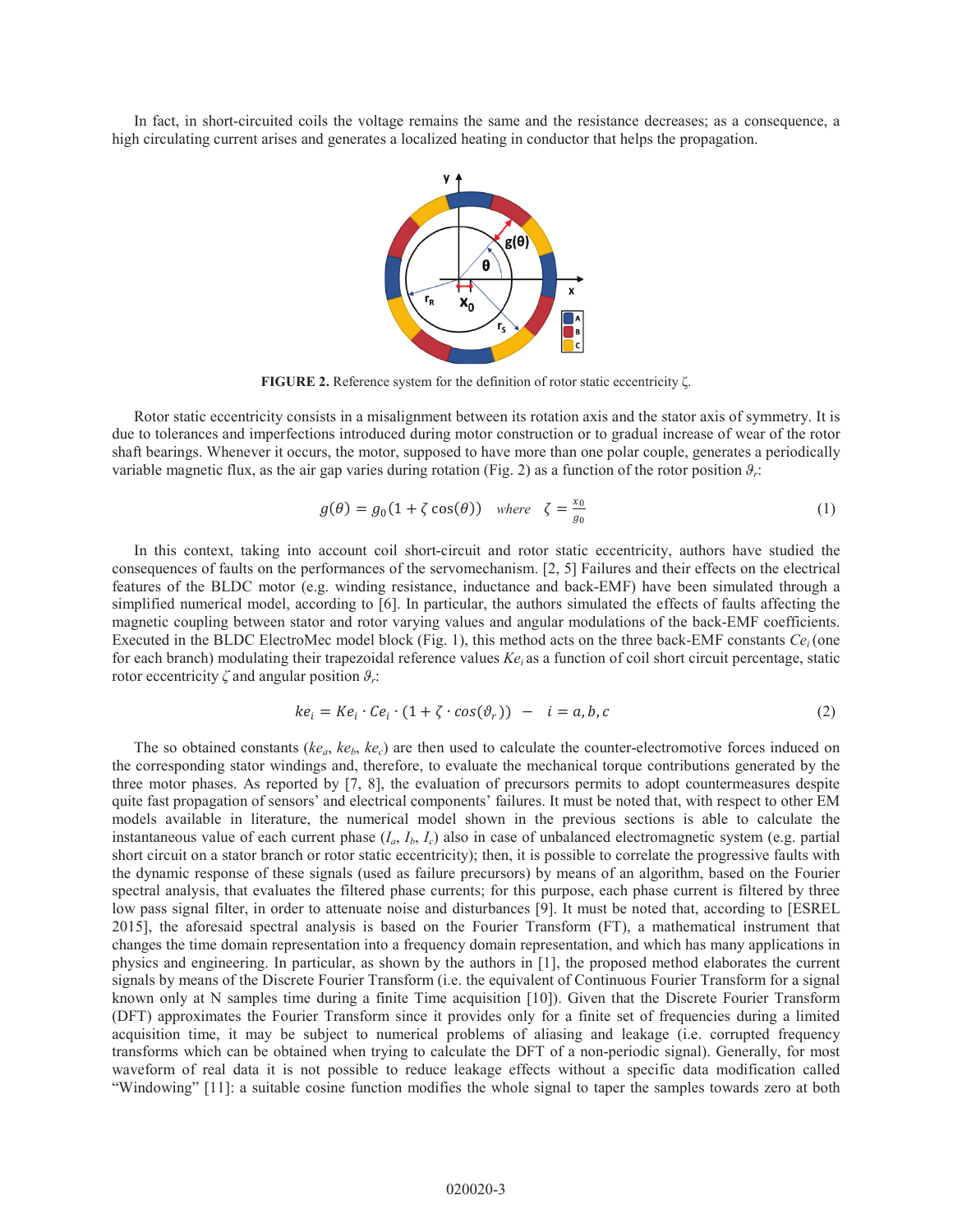endpoints without discontinuity with a hypothetical next period. It should be noted that, rather than performing DFTs, Fast Fourier Transform (FFT) calculations are often preferred in order to reduce the number of involved multiplications [12, 13, 14]: in particular, the authors' numerical module uses FFTs with "Hanning" windows [15] (i.e. a type of windowing often used for general purpose applications in spectral analysis). These spectral techniques are merged together and implemented into the proposed numerical module that processes all filtered phase currents deriving from each considered combination of faults and correlates these failures with the corresponding failure precursors, generating a simulated "operating map". Once defined, these maps allow developing dedicated on-board or portable devices, equipped with embedded versions of the proposed spectral analysis algorithms, able to perform FDI during preflight tests or calendrical maintenance.

#### **EMA SPECTRAL ALGORITHM AND OPERATING MAPS**

As previously reported, authors propose an innovative prognostic model-based technique able to perform an early identification of symptoms of an EMA degradations. The entire simulation time test amounts to one second and, for each simulated actuation test, all filtered phase currents  $(I_{fa}, I_{fb}, I_{fc})$  are acquired and used as prognostic precursors to evaluate the percentage of Short coil for a single alimentation phase. The Root Mean Square (RMS, also known as quadratic mean) of a given signal time history represents a measure of overall energy and it is often used to extract signal features for diagnostic analysis, prognosis and trending data. In order to avoid the aforesaid numerical problems of aliasing, the time history of the considered signal must be digitized at a particular sample rate (for a total of N samples), then RMS value can be estimated by:

$$
RMS = \sqrt{\frac{1}{N} \sum_{i=1}^{N} x(i)^2}
$$
\n(3)

For each filtered phase current  $(I_{fa}, I_{fb}, I_{fc})$  a *RMS* value is calculated as a function of the percentage of turns of the stator coils still not short-circuited ( $Ni$ , where  $i = a, b, c$  refers to the different stator phases of the three-phase BLDC motor); operatively speaking, the results reported in this paragraph are calculated as a function of a progressive SC acting on the coil of the phase "*a*", with *Na* varying from 75% to 100% with a 1% increasing step. The results are three signals, called  $I_{a RMS}$ ,  $I_{b RMS}$  and  $I_{c RMS}$ , which evolve as a function of *Na* as shown in Fig. 3: it must be noted that, in this case, the rotor static eccentricity is fixed to zero. It must be noted that, with progressive SC coil degradation of the single phase "*a*", all the alimentation phase evolves increasing current *RMS* as function of *Na*. However, as shown in Fig.3, the phase affected by progressive short-circuit puts in evidence an increasing trend of phase current higher than the other ones. The increasing trend for shorted phase "*a*" identifies two critical points, called Crossing Points, in which the filtered phase current  $I_{a RMS}$  crosses the initially higher value of the corresponding currents I<sub>b RMS</sub> and I<sub>c RMS</sub> (the SC acting on phase "*a*" unbalances the stator circuit influencing also the other phases, although these are still operating in nominal conditions, modifying the corresponding RMS currents).



**FIGURE 3.** Evolution of the three RMS phase currents as a function of  $Na$  - Rotor Static Eccentricity = 0%.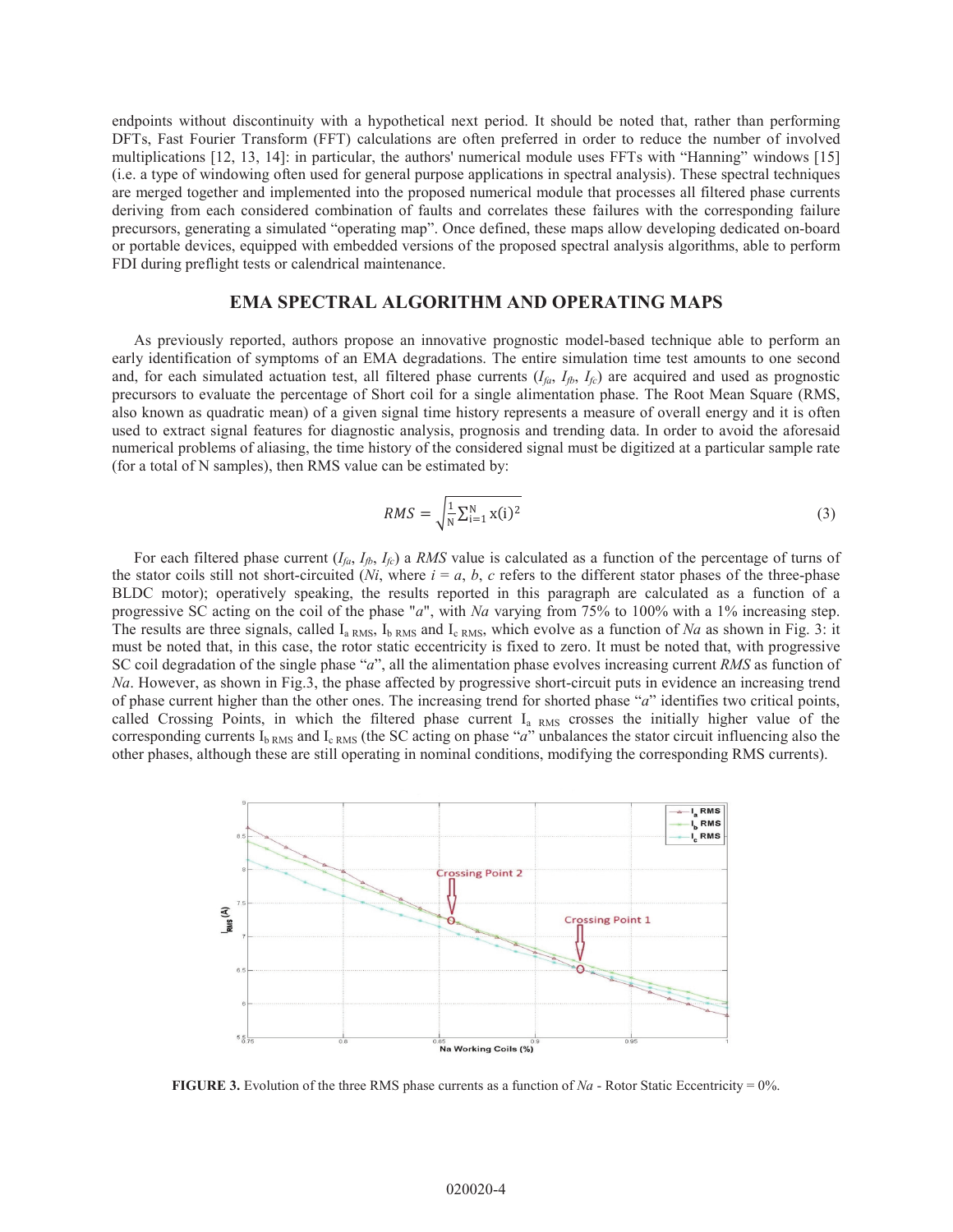The Crossing Points give important information to evaluate corresponding short coil degradation percentage on evaluating RMS of filtered phase currents calculated by model based simulation environment. Therefore, the proposed methodology allows to evaluate with suitable accuracy the working coils percentage (e.g. *Na*) for a single damaged phase using the abovementioned failure map (Fig. 3) by considering the so obtained Crossing Points as results of a real measurement on operational field under the same boundary condition for the numerical simulation test. The model-based test bench considers a specific EMA model considering a set of technical parameter as input of simulation runs but it's possible to calculate specific failure maps to evaluate short coils degradation by changing the input technical parameters. The abovementioned evaluation method is described considering a fixed rotor static eccentricity equal to zero, but this simplified approach doesn't allow to give an inclusiveness description of short coils degradation phenomena because rotor static eccentricity have a strong influence to the method results. Indeed, both rotor static eccentricity and short coil degradation cause different effects on prognostic precursors used in the described method based on evaluation of RMS filtered phase currents. The rotor static eccentricity due to wear of EMA mechanical components reduces clearance between rotor and stator surfaces, in the proposed simulation the phase "*a*" is interested by the minimum of air gap. Therefore, it's possible associate to minimum clearance a minimum magnetic resistor, so the RMS filtered phase current values decrease related to nearly the same alimentation power. The increasing rotor static eccentricity causes effects opposed to the effects induced by short coils phenomena where the RMS filtered current increases, for the damaged phase, strongly with increasing coils degradation. As reported in Fig. 4, these opposite effects, associated to different type of degradations, cause a sliding of the two Crossing Points positions on failure maps, in which the rotor static eccentricity is equal to 50%.



**FIGURE 4.** Evolution of the three RMS phase currents as a function of Na - Rotor Static Eccentricity = 50%.

The increasing rotor static eccentricity modifies the position of Crossing Points on failure maps allowing evaluating corresponding variable *Na* working coils percentage more critical than the same Crossing Points allow in condition of rotor static eccentricity equal to zero. Therefore, in case of rotor static eccentricity percentage greater than 30%, it is possible to associate Crossing Points position related to a high warning operational condition, that need maintenance tasks. It must be noted that, from a prognostic point of view, the RSE magnitude typically considered is smaller the 50%; indeed, the RSE upper limit for FDI algorithms is often around 25 - 30% (bigger RSE percentages, producing macroscopic effects on EMA behaviors, involve diagnostics and monitoring strategies). In general, rotor static eccentricity percentage lower than 30% presents failure maps able to evaluate minimal percentage of short coil degradation, representing a useful feedback to increase safety margin. The rotor static eccentricity is often due to wear phenomena that, typically, evolve more slowly with respect to electric progressive faults affecting BLDC motor; in particular, the time scales of short coils degradations are usually similar (at least as orders of magnitude) to other electrical aging degradations. These differences between their evolution time scales allows to estimate the rotor static eccentricity by using the methodologies, also based on spectral analysis, previously developed by the authors [1, 2, 4]. Given that these FDI methods for evaluate rotor static eccentricity could be influenced by short coils degradation, it will be case study for further investigation occurrences in other to improve identification and evaluation technique presented in this work.